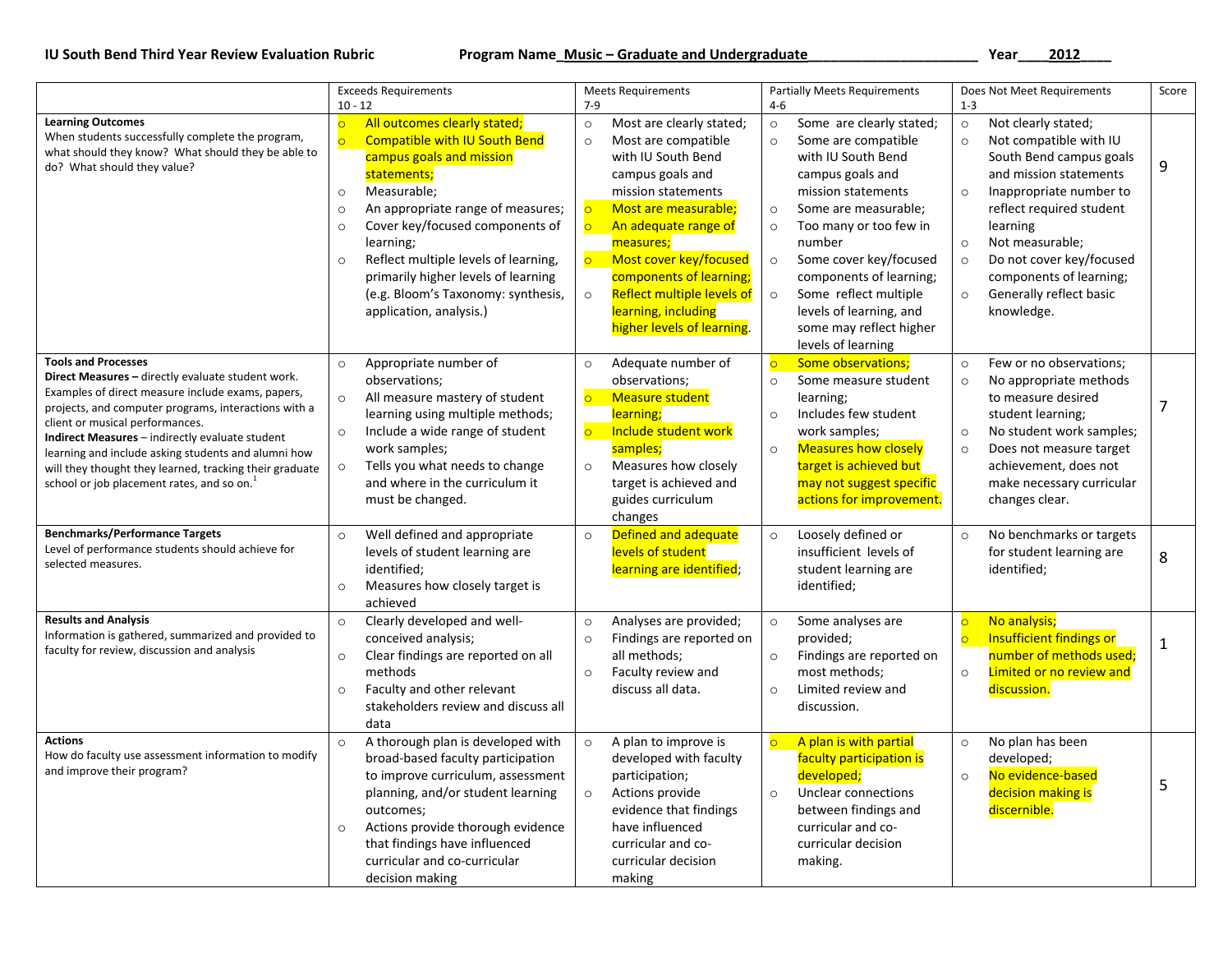## **General Comments**

- ‐ The assessment committee would like to commend the Music department on the progress that has been made since the last 3<sup>rd</sup> year review. The performance evaluation rubrics could provide very useful assessment data for improving the program. The assessment committee encourages the program to apply for an assessment grant to input and evaluate the files. In addition, consider I‐Rubric in OnCourse or another electronic system to eliminate the need to input paper files.
- ‐ In light of the greater accountability being required of educational institutions, the assessment committee is committed to having documentation of the student learning taking place in our academic departments. We are convinced that students are receiving an excellent education from our colleagues. We also know that our university will be required to provide evidence supporting this claim to our accrediting commission and state funding bodies. Assessment in a crucial, and increasingly necessary, component of the educational process.
- ‐ The assessment committee urges the program to consider assessment standards from NASM and other music organizations in helping to clarify benchmarks.